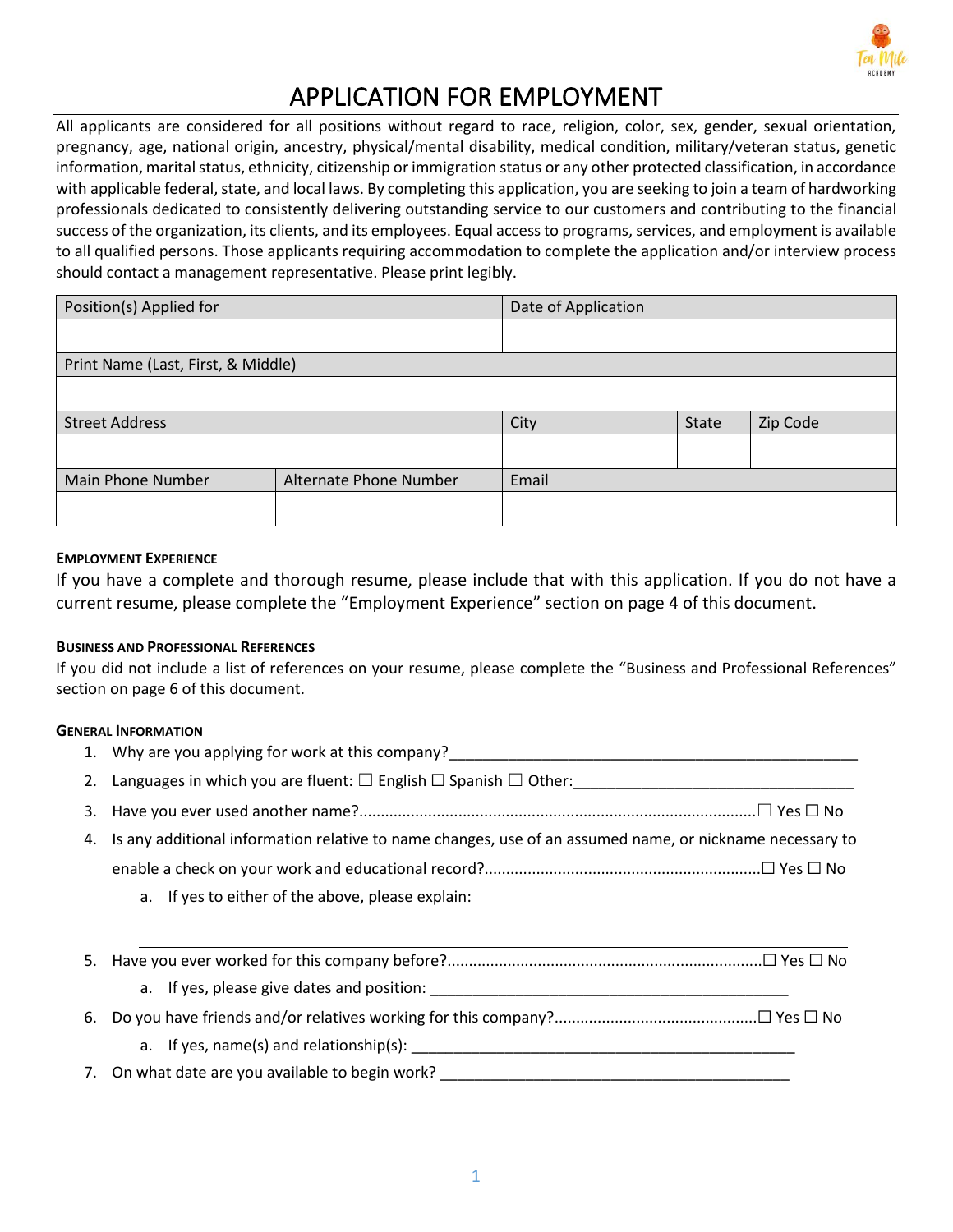

## 8. Days/Hours available to work:

| Monday | Tuesdav | Wednesday | Thursday | Fridav | Saturday | Sunday |
|--------|---------|-----------|----------|--------|----------|--------|
|        |         |           |          |        |          |        |
|        |         |           |          |        |          |        |

9. Are you available to work?  $\square$  Full-time  $\square$  Part-time  $\square$  Shift Work  $\square$  Temporary

10. If hired, would you have a reliable means of transportation to and from work?.......................☐ Yes ☐ No

- 11. Are you at least 18 years old? ……………………………………………………………………….……………………☐ Yes ☐ No
	- a. Note: If under 18, hire is subject to verification that you are of minimum legal age.
- 12. If hired, can you present evidence of your identity and legal right to work in this country?.....☐ Yes ☐ No
- 13. Are you able to perform the essential job functions of the job for which you are applying with or without reasonable accommodation?......................................................................................................☐ Yes ☐ No
	- a. Note: We comply with the ADA and consider reasonable accommodation measures that may be necessary for qualified applicants/employees to perform essential job functions.
- 14. Have you ever been convicted of a felony or misdemeanor or been on parole or probation?  $\Box$  Yes  $\Box$  No If Yes, list all convictions and dates after your 18<sup>th</sup> birthday:

*\*Failure to disclose all facts and convictions will result in disqualification from employment or termination from employment. No applicant*  will be denied employment solely on the grounds of conviction of a criminal offense. The nature of the offense, date of the offense, the *surrounding circumstances and the relevance of the offense to the position(s) applied for may, however, be considered.*

## **APPLICANT STATEMENT AND AGREEMENT**

Please read and initial each paragraph below. If there is anything that you do not understand, please ask.

\_\_\_\_\_ I hereby authorize **Ten Mile Academy** to thoroughly investigate my references, work record, education and other matters related to my suitability for employment and, further, authorize the prior employers and references I have listed to disclose to **Ten Mile Academy** any and all letters, reports and other information related to my work records, without giving me prior notice of such disclosure. In addition, I hereby release **Ten Mile Academy**, my former employers and all other persons, corporations, partnerships and associations from any and all claims, demands or liabilities arising out of or in any way related to such investigation or disclosure.

\_\_\_\_\_ In the event of my employment with **Ten Mile Academy**, I understand that I am required to comply with all rules and regulations of **Ten Mile Academy**.

\_\_\_\_\_ If hired, I understand and agree that my employment with **Ten Mile Academy** is at-will, and that neither I, nor **Ten Mile Academy** is required to continue the employment relationship for any specific term. I further understand that **Ten Mile Academy** or I may terminate the employment relationship at any time, with or without cause, and with or without notice. I understand that the at-will status of my employment cannot be amended, modified, or altered in any way by any oral modifications.

\_\_\_\_\_ I understand that safety of employees is extremely important to **Ten Mile Academy** and that **Ten Mile Academy** is committed to ensuring a safe working environment. I understand that I, and every employee, have a responsibility to prevent accidents and injuries by observing all safety procedures and guidelines and following the directions of my site supervisor. I understand and agree to comply with federal, state, and local regulations related to on-the-job safety and health.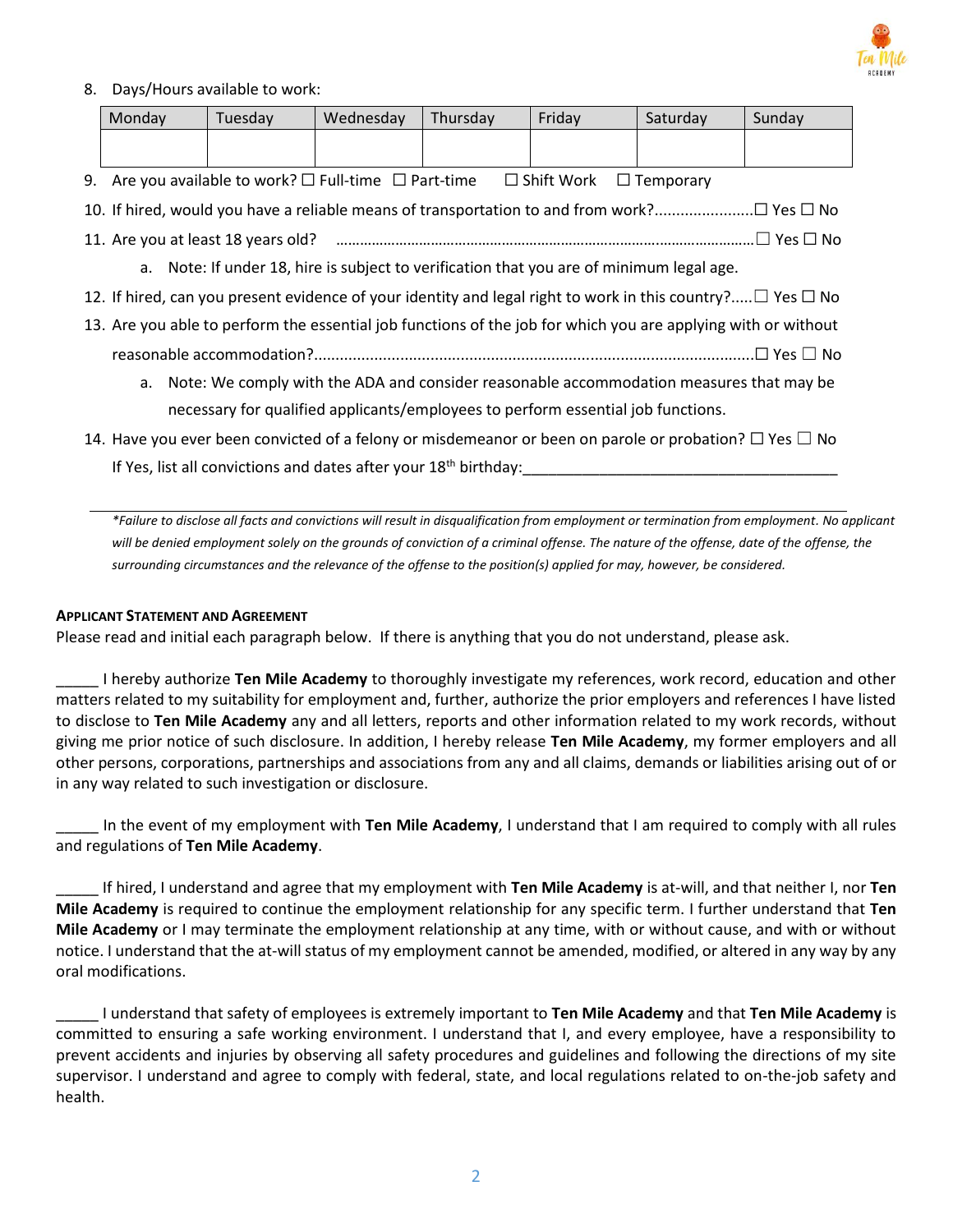

\_\_\_\_\_ I hereby certify that the answers given by me are true and correct to the best of my knowledge. I further certify that I, the undersigned applicant, have personally completed this application. I understand that any omission or misstatement of material fact on this application or on any document used to secure employment shall be grounds for rejection of this application or for immediate discharge if I am employed, regardless of the time elapsed before discovery.

\_\_\_\_\_ I understand that if I am selected for hire, it will be necessary for me to provide satisfactory evidence of my identity and legal authority to work in the United States, and that federal immigration laws require me to complete an I-9 Form in this regard.

\_\_\_\_\_ I understand that if any term, provision, or portion of this Agreement is declared void or unenforceable, it shall be severed and the remainder of this Agreement shall be enforceable.

**MY SIGNATURE BELOW ATTESTS TO THE FACT THAT I HAVE READ, UNDERSTAND, AND AGREE TO ALL OF THE ABOVE TERMS.**

Signature:

**Name (print):** \_\_\_\_\_\_\_\_\_\_\_\_\_\_\_\_\_\_\_\_\_\_\_\_\_\_\_\_\_\_\_\_\_\_\_\_\_\_\_\_\_\_\_\_\_\_\_\_\_\_\_\_\_\_\_\_\_\_\_\_\_\_\_\_\_ **Date:** \_\_\_\_\_\_\_\_\_\_\_\_\_\_

If you have attached a thorough and complete resume that includes work experience, education, and references, you may **STOP** here.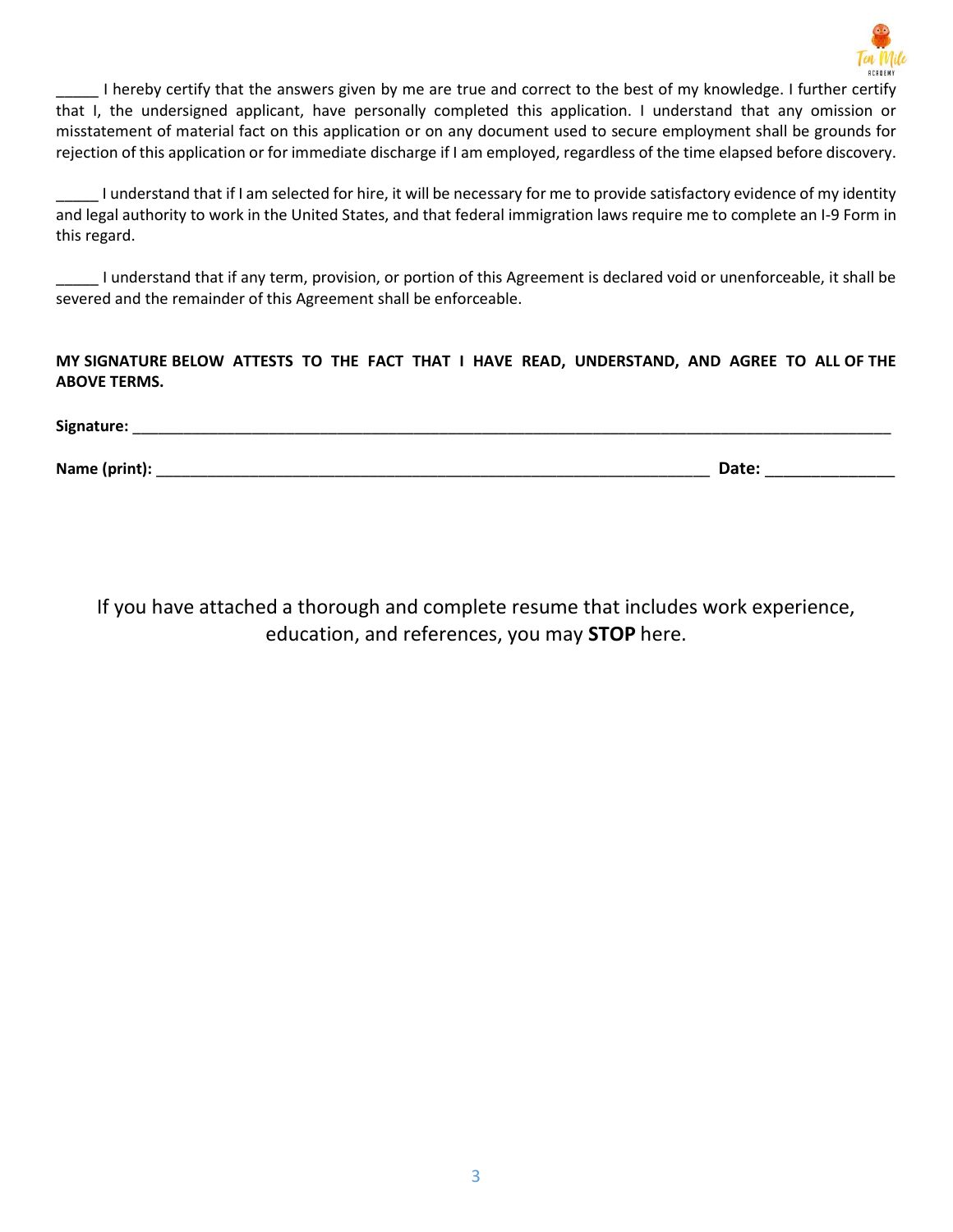

## **EMPLOYMENT EXPERIENCE**

Please list the names of your present or previous employers in chronological order with present or most recent employer listed first. Be sure to account for all periods of time. If self-employed, give firm name and supply business references. Add additional page if necessary.

| Name of Employer            | Supervisor                  | May we contact?      |
|-----------------------------|-----------------------------|----------------------|
|                             |                             | $\Box$ Yes $\Box$ No |
| <b>Street Address</b>       |                             |                      |
|                             |                             |                      |
| <b>Phone Number</b>         | Dates Employed (Month/Year) |                      |
|                             | From                        | To                   |
| <b>Job Title and Duties</b> | Reason for Leaving          |                      |
|                             |                             |                      |
|                             |                             |                      |
|                             |                             |                      |
|                             |                             |                      |

| Name of Employer            | Supervisor                  | May we contact?      |
|-----------------------------|-----------------------------|----------------------|
|                             |                             | $\Box$ Yes $\Box$ No |
| <b>Street Address</b>       |                             |                      |
|                             |                             |                      |
| <b>Phone Number</b>         | Dates Employed (Month/Year) |                      |
|                             | From                        | To                   |
| <b>Job Title and Duties</b> | Reason for Leaving          |                      |
|                             |                             |                      |
|                             |                             |                      |
|                             |                             |                      |
|                             |                             |                      |

| Name of Employer            | Supervisor                  | May we contact?      |  |
|-----------------------------|-----------------------------|----------------------|--|
|                             |                             | $\Box$ Yes $\Box$ No |  |
| <b>Street Address</b>       |                             |                      |  |
|                             |                             |                      |  |
| <b>Phone Number</b>         | Dates Employed (Month/Year) |                      |  |
|                             | From                        | To                   |  |
| <b>Job Title and Duties</b> | Reason for Leaving          |                      |  |
|                             |                             |                      |  |
|                             |                             |                      |  |
|                             |                             |                      |  |
|                             |                             |                      |  |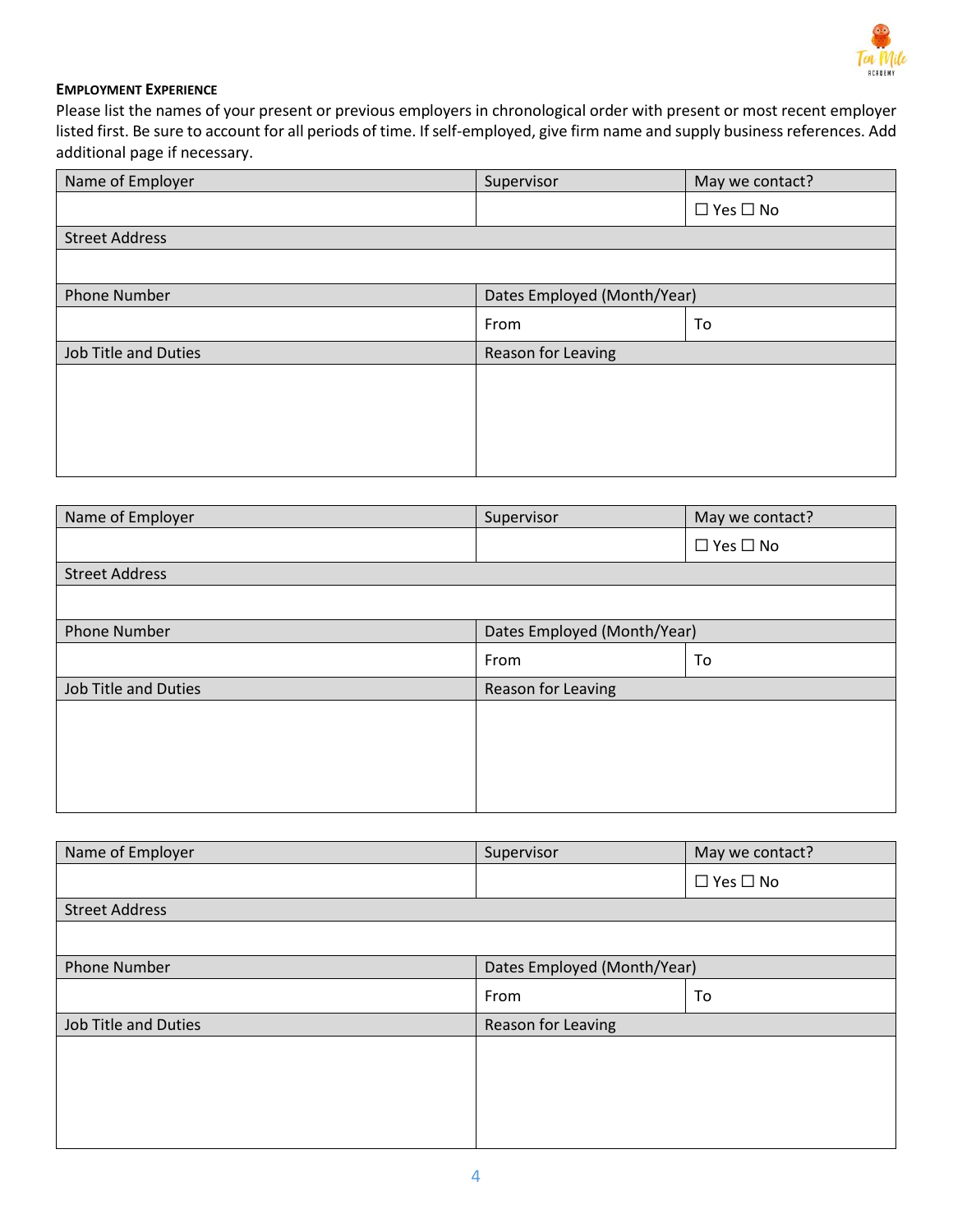

| Name of Employer            | Supervisor                  | May we contact?      |  |
|-----------------------------|-----------------------------|----------------------|--|
|                             |                             | $\Box$ Yes $\Box$ No |  |
| <b>Street Address</b>       |                             |                      |  |
|                             |                             |                      |  |
| <b>Phone Number</b>         | Dates Employed (Month/Year) |                      |  |
|                             | From                        | To                   |  |
| <b>Job Title and Duties</b> | Reason for Leaving          |                      |  |
|                             |                             |                      |  |
|                             |                             |                      |  |
|                             |                             |                      |  |
|                             |                             |                      |  |

Have you ever been involuntarily terminated or asked to resign from any job?.................................................☐ Yes ☐ No

If yes, please explain:

Please explain any gaps in your employment history:

Please list any other experience, job related skills, additional languages, or other qualifications that you believe should be considered in evaluating your qualifications for employment.